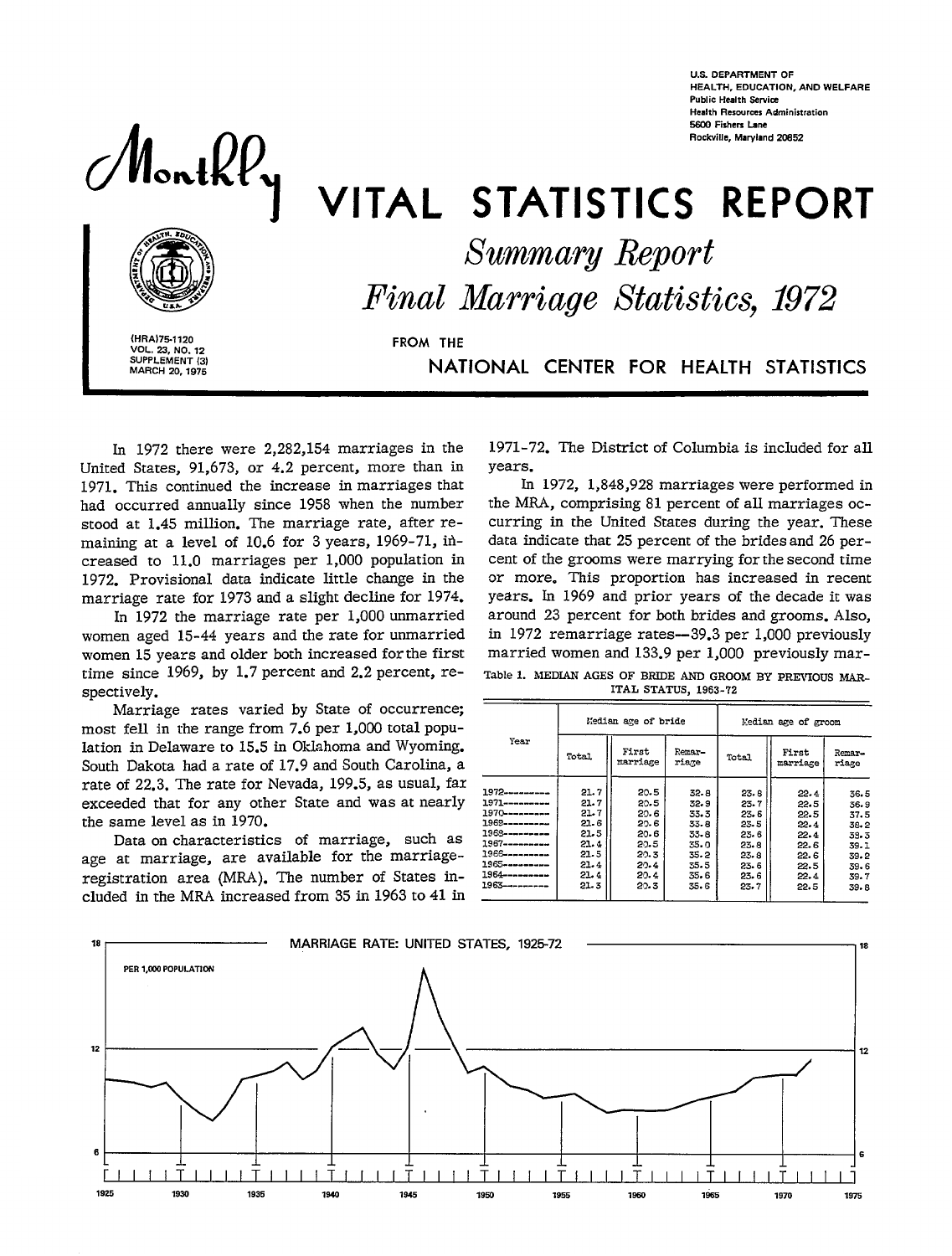# 2 **MONTHLY VITAL STATISTICS REPORT**

111. The median age at marriage moved up gradually during the play place of occurrence. Data are counts of marriages performently the median age at marriage moved up gradually during the place of occurrence. Data are count

the decade, from 21.3 to 21.7 for brides but fluctuated between  $23.5$  and  $23.8$  for grooms. The median age at first marriage for brides was a little higher in the late sixties for men. and early seventies than during the earlier years, 1963-66, while for grooms there was no clear trend. Remarriages are occurring at younger ages than formerly, during the decade 1963-72 the median age at remarriage bas declined uninterruptedly by 7.9 percent for women and  $8.3$  percent

| <b>SYMBOLS</b>                                                                  |     | <b>Rast North Central:</b><br>Ohio---------------                   |
|---------------------------------------------------------------------------------|-----|---------------------------------------------------------------------|
| Data not available------------------------ ---                                  |     | Indiana------------<br>$I111no18------------$                       |
| Category not applicable-------------------                                      |     | Michigan-----------<br>Wisconsin----------                          |
| Quantity zero----------------------------                                       |     | West North Central:<br>Minnesota-----------                         |
| Quantity more than 0 but less than 0.05-----                                    | 0.0 | Missouri-----------<br>North Dakota-------                          |
| Figure does not meet standards of<br>reliability or precision------------------ | *   | South Dakota-------<br>Nebraska------------<br>Kansas-------------- |

#### Table 2. MARRIAGES AND MARRIAGE RATES: UNITED STATES, 1958-72

|                        |           |                          | Rate per $1,000^2$ -                       | Alabama.<br>Mississ:                     |                                                        |
|------------------------|-----------|--------------------------|--------------------------------------------|------------------------------------------|--------------------------------------------------------|
| Year                   | Marriages | Total<br>popula-<br>tion | Unmarried<br>women<br>15 years<br>and over | Unmarried<br>women<br>$15 - 44$<br>years | West Sout<br>Arkansa<br>Louisia<br>Oklahom<br>Texas--- |
| 1972--------------     | 2,282,154 | 11.0                     | 77.9                                       | 141.3                                    | Mountain:<br>Montana                                   |
| 1971--------------     | 2,190,481 | 10.6                     | 76.2                                       | 138.9                                    | Idaho---                                               |
| 1970--------------     | 2,158,802 | 10.6                     | 76.5                                       | 140.2                                    | Wyoming                                                |
| 1969--------------     | 2,145,000 | 10.6                     | 80.0                                       | 149.1                                    | Colorado                                               |
| 1968--------------     | 2,069,000 | 10.4                     | 79.1                                       | 147.2                                    | New Mex:                                               |
| 1967---------------    | 1,927,000 | 9.7                      | 76.4                                       | 145.2                                    | Arizona                                                |
| 1966--------------     | 1,857,000 | 9.5                      | 75.6                                       | 145.1                                    | Utah----                                               |
| 1965--------------     | 1,800,000 | 9.3                      | 75.0                                       | 144.3                                    | Nevada--                                               |
| 1964--------------     | 1,725,000 | 9.0                      | 74.6                                       | 146.2                                    |                                                        |
| 1963--------------     | 1,654,000 | 8.8                      | 73.4                                       | 143.3                                    | Pacific:                                               |
| 1962--------------     | 1,577,000 | 8.5                      | 71.2                                       | 138.4                                    | Washing                                                |
| 1961~~~~~~~~~~~~~      | 1,548,000 | 8.5                      | 72.2                                       | 145.4                                    | Oregon-                                                |
| 1960--------------     | 1,523,000 | 8.5                      | 73.5                                       | 148.0                                    | Caliform                                               |
| 1959--------------     | 1,494,000 | 8.5                      | 73.6                                       | 149.8                                    | Alaska-<br>Hawaii-                                     |
| $1.958$ -------------- | 1,451,000 | 8.4                      | 72.0                                       | 146.3                                    |                                                        |

ried men—were higher than in 1969 (36.7 for women and Table 3. MARRIAGES AND MARRIAGE RATES: UNITED STATES, EACH REGION,  $117.9$  for men).

The median age at marriage moved up gradually during [by place of occurrence. Data are counts of marriages performed except as noted. Rates<br>the decade, from 21.3 to 21.7 for brides but fluctuated be- per 1,000 population i

| marriage for brides was a little higher in the late sixties<br>and early seventies than during the earlier years, 1963-66,<br>while for grooms there was no clear trend. Remarriages<br>are occurring at younger ages than formerly; during the<br>decade 1963-72 the median age at remarriage has declined |                        | Region, division,                                        |                       | Rate               |                                                                                                |                               |                               |                               |                      |                     |                     |
|-------------------------------------------------------------------------------------------------------------------------------------------------------------------------------------------------------------------------------------------------------------------------------------------------------------|------------------------|----------------------------------------------------------|-----------------------|--------------------|------------------------------------------------------------------------------------------------|-------------------------------|-------------------------------|-------------------------------|----------------------|---------------------|---------------------|
|                                                                                                                                                                                                                                                                                                             |                        | and State                                                | 1972                  | 1971               | 1970                                                                                           | 1972                          | 1971.                         | 1970                          |                      |                     |                     |
| uninterruptedly by 7.9 percent for women and 8.3 percent<br>for men.                                                                                                                                                                                                                                        |                        |                                                          |                       |                    | United States--------                                                                          | 2,282,154                     | 2,190,481                     | 2,158,802                     | 11.0                 | 10.6                | 10.6                |
|                                                                                                                                                                                                                                                                                                             |                        |                                                          |                       |                    | Northeast--------------------                                                                  | 425,955                       | 417,971                       | 417,755                       | 8.6                  | 8.4                 | 8.5                 |
|                                                                                                                                                                                                                                                                                                             |                        |                                                          |                       |                    | North Central---------------<br>South-----------------------<br>West-------------------------- | 577,429<br>818,405<br>460,365 | 559,217<br>779,553<br>433,740 | 545,383<br>763,128<br>432,536 | 10.1<br>12.6<br>12.8 | 9.8<br>12.2<br>12.2 | 9.6<br>12.2<br>12.4 |
|                                                                                                                                                                                                                                                                                                             |                        |                                                          |                       |                    | Northeast:                                                                                     |                               |                               |                               |                      |                     |                     |
|                                                                                                                                                                                                                                                                                                             |                        |                                                          |                       |                    | New England---------------<br>Middle Atlantic----------                                        | 107,111<br>318,844            | 104,913<br>313,058            | 105,368<br>312,387            | 8.8<br>8.5           | 8.7<br>8.3          | 8.9<br>8.4          |
|                                                                                                                                                                                                                                                                                                             |                        |                                                          |                       |                    | North Central:<br>East North Central--------                                                   | 409.206                       |                               |                               |                      |                     |                     |
| This report presents summary tabulations from the                                                                                                                                                                                                                                                           |                        |                                                          |                       |                    | West North Central -------                                                                     | 168,223                       | 396,535<br>162,682            | 384,845<br>160,538            | 10.0<br>10.1         | 9.7<br>9.8          | 9.6<br>9.8          |
| final marriage statistics for 1972. More detailed tab-                                                                                                                                                                                                                                                      |                        |                                                          |                       |                    | South:<br>South Atlantic-----------                                                            | 394,392                       | 377,111                       | 370,993                       | 12.4                 | 12.1                | 12.1                |
| ulations for 1972 will be published in Vital Statistics<br>of the United States, Volume III-Marriage and Di-                                                                                                                                                                                                |                        |                                                          |                       |                    | East South Central -------<br>West South Central-------                                        | 170,054<br>253,959            | 162,164<br>240,278            | 154,917<br>237,218            | 12.9<br>12.7         | 12.5<br>12.2        | 12.1<br>12.3        |
| vorce. Prior to the publication of that volume, the<br>National Center for Health Statistics will respond to                                                                                                                                                                                                |                        |                                                          |                       |                    | West:                                                                                          |                               |                               |                               |                      |                     | 22.6                |
| requests for unpublished data whenever possible.                                                                                                                                                                                                                                                            |                        |                                                          |                       |                    | Mountain------------------<br>Pacific-------------------                                       | 209,980<br>250,385            | 193,416<br>240,324            | 187,544<br>244,992            | 23.6<br>9.2          | 22.6<br>8.9         | 9.2                 |
|                                                                                                                                                                                                                                                                                                             |                        |                                                          |                       |                    | New England:<br>Maine---------------------                                                     | 11,739                        | 11,193                        | 10,975                        | 11.4                 | 11.2                | 11.0                |
|                                                                                                                                                                                                                                                                                                             |                        |                                                          |                       |                    | New Hampshire------------<br>$Vermont$ -------------------                                     | 9,752<br>5,088                | 9,771<br>5,000                | 10,006<br>4,524               | 12.6<br>11.1         | 12.8<br>10.9        | 13.6<br>$10-2$      |
|                                                                                                                                                                                                                                                                                                             |                        |                                                          |                       |                    | Massachusetts ------------<br>Rhode Island-------------                                        | 48,189<br>7,858               | 47,535<br>7,589               | 47,403<br>7,531               | 8.3<br>$8 - 1$       | a.3<br>7.9          | 8.3<br>7.9          |
|                                                                                                                                                                                                                                                                                                             |                        |                                                          |                       |                    | Connecticut---------------                                                                     | 24,485                        | 23,825                        | 24,929                        | 7.9                  | 7.7                 | $8 - 2$             |
|                                                                                                                                                                                                                                                                                                             |                        |                                                          |                       |                    | Middle Atlantic:<br>New York-------------------<br>New Jersey ---------------                  | 161,872<br>58,476             | 161,864<br>56,531             | 161,246<br>56,625             | 8.6<br>8.0           | 8.8<br>7.7          | 8.9<br>7.9          |
|                                                                                                                                                                                                                                                                                                             |                        |                                                          |                       |                    | Pennsylvania--------------                                                                     | 98,496                        | 94,663                        | 94,516                        | 8.3                  | 8.0                 | 8.0                 |
|                                                                                                                                                                                                                                                                                                             | SYMBOLS                |                                                          |                       |                    | East North Central:<br>Ohio----------------------                                              | 96,297                        | 95,641                        | 90,056                        | 9.0                  | 8.9                 | 0.5                 |
| Data not available------------------------                                                                                                                                                                                                                                                                  |                        |                                                          |                       |                    | Indiana-------------------<br>Illinois------------------                                       | 61,262<br>118,592             | 58,076<br>115,826             | 55,202<br>115,478             | 11.6<br>10.5         | 11.0<br>10.3        | 10.6<br>$10 - 4$    |
| Category not applicable-------------------                                                                                                                                                                                                                                                                  |                        |                                                          |                       |                    | Michigan-------------------<br>Wisconsin-----------------                                      | 94,447<br>38,609              | 92,134<br>34,858              | 89,694<br>34, 415             | 10.5<br>8.5          | 10.2<br>7.8         | 10.1<br>7.8         |
| Quantity zero----------------------------                                                                                                                                                                                                                                                                   |                        |                                                          |                       |                    | West North Central:<br>Minnesota-----------------                                              | 32,227                        | 31,196                        | 31,280                        | 8.3                  | 8.0                 | 8.2                 |
| Quantity more than 0 but less than 0.05----- 0.0                                                                                                                                                                                                                                                            |                        |                                                          |                       |                    | <b><i>LOWB----------------------</i></b><br>Missouri-----------------                          | 26,603<br>53,372              | 25,819<br>51,048              | 24,648<br>50,149              | 9.2<br>11.2          | 9.1<br>10.7         | 8.7<br>10.7         |
| Figure does not meet standards of<br>reliability or precision------------------                                                                                                                                                                                                                             |                        | North Dakota-------------<br>South Dakota-------------   | 5,886<br>12,151       | 5,648<br>11,363    | 5,340<br>11,034                                                                                | 9.3<br>17.9                   | 9.0<br>17.0                   | 8.6<br>16.6                   |                      |                     |                     |
|                                                                                                                                                                                                                                                                                                             |                        | Nebraska-------------------<br>Kansas------------------- | 14,106<br>23,878      | 15,080<br>22,528   | 15,666<br>22,421                                                                               | 9.2<br>10.5                   | 10.0<br>10.0                  | 10.6<br>10.0                  |                      |                     |                     |
|                                                                                                                                                                                                                                                                                                             |                        |                                                          |                       |                    | South Atlantic:<br>Delaware-----------------                                                   | 4,362                         | 4,481                         | 4,254                         | 7.6                  | 8.0                 | 7.8                 |
|                                                                                                                                                                                                                                                                                                             |                        |                                                          |                       |                    | Maryland------------------<br>District of Columbia -----                                       | 49,924<br>6,292               | 50,824<br>6,688               | 52,237<br>7,267               | 12.3<br>8.4          | 12.7<br>9.0         | 13. 3<br>9.6        |
|                                                                                                                                                                                                                                                                                                             |                        |                                                          |                       |                    | Virginia------------------<br>West Virginia------------                                        | 55,863<br>18,270              | 52,158<br>16,987              | 51,964<br>15,948              | 11.7<br>10-2         | 11.1<br>9.7         | 11.2<br>9.1         |
|                                                                                                                                                                                                                                                                                                             |                        |                                                          |                       |                    | North Carolina-----------<br>South Carolina-----------                                         | 48,766<br>59,983              | 48,971<br>58,034              | 48,291<br>57,887              | 9.3<br>22.3          | 9.5<br>22.1         | 9.5<br>22.3         |
| Table 2. MARRIAGES AND MARRIAGE RATES: UNITED                                                                                                                                                                                                                                                               | STATES, 1958-72        |                                                          |                       |                    | Georgia-------------------<br>Florida--------------------                                      | 68,756<br>82,176              | 63,860<br>75,108              | 63,896<br>69,249              | 14.5<br>11.2         | 13.7<br>10.7        | 13.9<br>10.2        |
| Data refer only to events occurring within the United States.                                                                                                                                                                                                                                               |                        |                                                          |                       |                    | East South Central:                                                                            | 35,423                        |                               | 36,269                        | 10.7                 | 11.0                | 11.3                |
| Alaska included beginning 1959 and Hawaii beginning 1960]                                                                                                                                                                                                                                                   |                        |                                                          |                       |                    | Kentucky-------------------<br>Tennessee ------------------                                    | 56,164<br>49,764              | 35,984<br>50,307<br>48,276    | 45,361<br>46,959              | $13 - 8$<br>14-1     | 12.6<br>13.9        | 11.6<br>13.6        |
|                                                                                                                                                                                                                                                                                                             |                        |                                                          | Rate per $1,000^2$ -- |                    | Alabama--------------------<br>Mississippi --------------                                      | 28,703                        | 27,597                        | 26,328                        | 12.7                 | 12.4                | 11.9                |
| Year                                                                                                                                                                                                                                                                                                        | Marriages              |                                                          | Unmarried             | Unmarried          | West South Central:<br>Arkansas-------------------                                             | 25,202                        | 24,065                        | 23,307                        | 12.6                 | 12.4                | 12.1                |
|                                                                                                                                                                                                                                                                                                             |                        | Total<br>popula-                                         | women<br>15 years     | women<br>$15 - 44$ | Louisiana------------------<br>Oklahoma-----------------                                       | 38,981<br>40,767              | 36,648<br>39,333              | 35,416<br>39,004              | 10.4<br>15.5         | 10.0<br>15.1        | 9.7<br>15.2         |
|                                                                                                                                                                                                                                                                                                             |                        | tion                                                     | and over              | years              | Texas----------------------<br>Mountain:                                                       | 149,009                       | 140,232                       | 139,491                       | 12.8                 | 12.2                | 12.5                |
| 1972--------------                                                                                                                                                                                                                                                                                          | 2,282,154              | 11.0                                                     | 77.9                  | 141.3              | Montana-------------------<br>Idaho---------------------                                       | 7,674<br>12,086               | 7,128<br>11,356               | 6,919<br>10,915               | 10.7<br>16.0         | 10.1<br>15.5        | 10.0<br>15.3        |
| 1971---------------<br>1970--------------                                                                                                                                                                                                                                                                   | 2,190,481<br>2,158,802 | 10.6<br>10.6                                             | 76.2<br>76.5          | 138.9<br>140.2     | Wyoming-------------------<br>Colorado------------------                                       | 5,357<br>27,095               | 4,772<br>25,839               | 4,495<br>24,988               | 15.5<br>11.5         | 14.0<br>11.3        | 13.5<br>11.3        |
| 1969--------------<br>1968--------------                                                                                                                                                                                                                                                                    | 2,145,000<br>2,069,000 | 10.6<br>10.4                                             | 80.0<br>79.1          | 149.1<br>147.2     | New Mexico---------------<br>Arizona--------------------                                       | $-14,167$                     | 214,008                       | 212,422                       | 13.2<br>11.9         | 13.6<br>11.3        | 12.2<br>10.4        |
| 1967--------------<br>1966--------------                                                                                                                                                                                                                                                                    | 1,927,000<br>1,857,000 | 9.7<br>9.5                                               | 76.4<br>75.6          | 145.2<br>145.1     | Utah-----------------------                                                                    | $-23,318$<br>13,935           | 20,865<br>12,037              | 18,509<br>11,692              | 12.4                 | 11.0                | 11.0                |
| 1965--------------<br>1964--------------                                                                                                                                                                                                                                                                    | 1,800,000<br>1,725,000 | 9.3<br>9.0                                               | 75.0<br>74.6          | 144.3<br>146.2     | Nevada----------------------                                                                   | 106,348                       | 297,411                       | 97,605                        | 199.5                | 192.1               | 199.7               |
| 1963--------------<br>1962--------------                                                                                                                                                                                                                                                                    | 1,654,000<br>1,577,000 | 8.8<br>8.5                                               | 73.4<br>71.2          | 143.3<br>138.4     | Pacific:<br>Washington---------------                                                          | 41,618                        | 40,988                        | 41,313                        | 12.2                 | 11.9                | 12.1                |
| 1961---------------                                                                                                                                                                                                                                                                                         | 1,548,000              | 8.5                                                      | 72.2                  | 145.4              | Oregon---------------------<br>California---------------                                       | 19,265                        | 18,100<br>168,049             | 17,302<br>172,388             | 8.8<br>8.6           | 8.4<br>8.3          | 8.3<br>8.6          |
| 1960--------------<br>1959--------------                                                                                                                                                                                                                                                                    | 1,523,000<br>1,494,000 | 8.5<br>8.5                                               | 73.5<br>73.6          | 148.0<br>149.8     | Alaska--------------------                                                                     | 175,924<br>3,828              | 3,453                         | 3,390                         | 11.8                 | 11.0                | 11.2                |
| 1958-------------                                                                                                                                                                                                                                                                                           | 1,451,000              | 8.4                                                      | 72.0                  | 146.3              | Hawaii----------------------                                                                   | 9,750                         | 9,734                         | 10,599                        | 11.9                 | 12.3                | 13.8                |
|                                                                                                                                                                                                                                                                                                             |                        |                                                          |                       |                    |                                                                                                |                               |                               |                               |                      |                     |                     |

thata are based on population enumerated as of April 1 for 1980 and 1970 and estimated as of July 1 for all other years.

"Includes marriage licenses issued for some counties.<br><sup>2</sup>Marriage licenses issued.

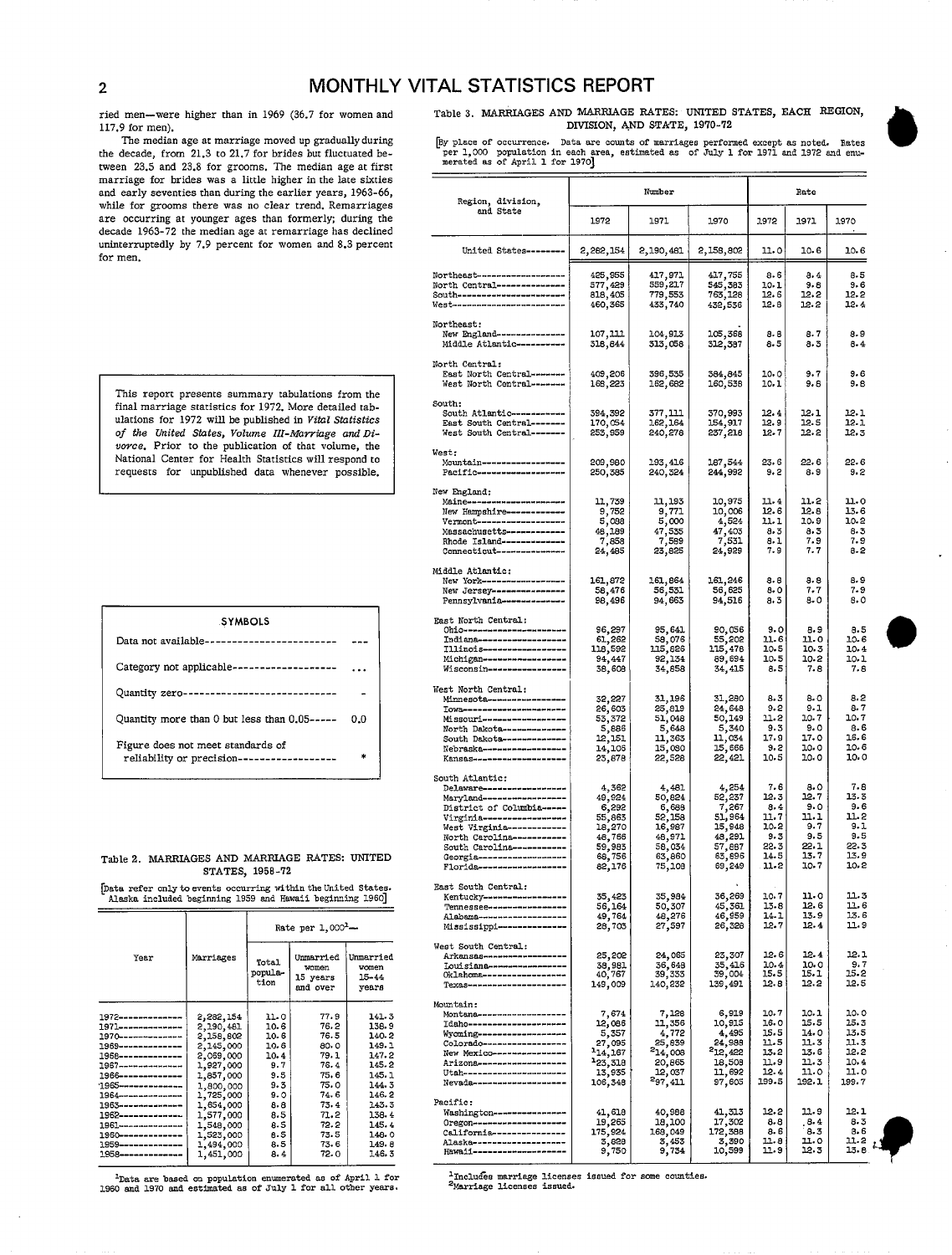# **MONTHLY VITAL STATISTICS REPORT** 3

Table 4. MARRIAGES AND MARRIAGE RATES BY AGE, PREVIOUS MARITAL STATUS, AND COLOR OF BRIDE AND OF GROOM: MARRIAGE-<br>REGISTRATION AREA<sup>1</sup>1972 **REGISTRATION AREA ,'19'72** 

h place of occurrence. Based on sample data. Rates per 1,000 population in specified group, estimated as of July 1, 1972. Figures for age not stated are distributed]

|                                                                                                                                                                                                                                                                                                                                                                                                                                                                    | Bride             |                   |                    |                  | Groom               |                   |                      |                   |                 |                                     |
|--------------------------------------------------------------------------------------------------------------------------------------------------------------------------------------------------------------------------------------------------------------------------------------------------------------------------------------------------------------------------------------------------------------------------------------------------------------------|-------------------|-------------------|--------------------|------------------|---------------------|-------------------|----------------------|-------------------|-----------------|-------------------------------------|
| Age and previous marital status                                                                                                                                                                                                                                                                                                                                                                                                                                    | Total             |                   | <b>White</b>       | A11<br>other     | Color<br>not        | Total             |                      | White             | A11<br>other    | Color<br>not<br>stated <sup>3</sup> |
|                                                                                                                                                                                                                                                                                                                                                                                                                                                                    | Number            | Rate <sup>2</sup> |                    |                  | stated <sup>3</sup> | Kumber            | Rate <sup>2</sup>    |                   |                 |                                     |
| ALL MARRIAGES                                                                                                                                                                                                                                                                                                                                                                                                                                                      |                   |                   |                    |                  |                     |                   |                      |                   |                 |                                     |
|                                                                                                                                                                                                                                                                                                                                                                                                                                                                    | 1,848,928         | 66.6              | 1,052,626          | 157,301          | 639,001             | 1,849,928         | 80.7                 | 1,051,874         | 158,053         | 639,001                             |
| $14-17 \text{ years} \text{\textcolor{red}{\textbf{2000}}\textbf{212}} \text{59} \text{ years} \text{\textcolor{red}{\textbf{3000}}\textbf{313}} \text{69} \text{ years} \text{\textcolor{red}{\textbf{3000}}\textbf{313}} \text{69} \text{ years} \text{\textcolor{red}{\textbf{3000}}\textbf{313}} \text{69} \text{ years} \text{\textcolor{red}{\textbf{3000}}\textbf{313}} \text{79} \text{ years} \text{\textcolor{red}{\textbf{3000}}\textbf{313}} \text{79$ | 198,873           | 29.0<br>157.1     | 131,043<br>247,102 | 19,092<br>34,393 | 49,748<br>134,008   | 32,587<br>240,246 | 4.5<br>77.1          | 22,777<br>151,140 | 2,226<br>20,625 | 7,584<br>68,481                     |
|                                                                                                                                                                                                                                                                                                                                                                                                                                                                    | 415,503           |                   | 389,277            | 52,932           | 255,670             | 801,446           | 176.1                | 457,447           | 66,889          | 277,110                             |
|                                                                                                                                                                                                                                                                                                                                                                                                                                                                    | 699,979           | 209.4             | 222,514            | 40,817           | 158,664             | 604,903           | 160.5                | 324,947           | 51,954          | 228, 007                            |
|                                                                                                                                                                                                                                                                                                                                                                                                                                                                    | 421,995           | 124.6             |                    | 19,555           | 82,234              | 323,737           | 206.2                | 177,011           | 26,493          | 125,243                             |
|                                                                                                                                                                                                                                                                                                                                                                                                                                                                    | 213,031           | 175.5             | 111,242            |                  |                     | 133,034           | 158-2                | 69,983            | 11,776          | 51,320                              |
|                                                                                                                                                                                                                                                                                                                                                                                                                                                                    | 96, 964           | 130.2             | 50,533             | 9,541            | 35,785<br>39, 645   | 143,037           | 107.4                | 77,949            | 13,695          | 51,444                              |
|                                                                                                                                                                                                                                                                                                                                                                                                                                                                    | 112,100           | 78.4              | 60,754             | 11,721           | 36,660              | 136,948           | 62.9                 | 76,840            | 13,349          | 46,759                              |
|                                                                                                                                                                                                                                                                                                                                                                                                                                                                    | 1.17,326          | 22.4              | 61,714             | 8,952            |                     | 32,793            | 16.4                 | 18,723            | $3,210$         | 11,060                              |
|                                                                                                                                                                                                                                                                                                                                                                                                                                                                    | 16,352            | 2.4               | 9,976              | 1,125            | 5,251               |                   |                      |                   |                 |                                     |
|                                                                                                                                                                                                                                                                                                                                                                                                                                                                    | 21.7              | $\ddotsc$         | 21.4               | 21.9             | 22.1                | $23 - 8$          | $\ddotsc$            | 23.5              | 23.9            | $24 - 3$                            |
| FIRST MARRIAGES                                                                                                                                                                                                                                                                                                                                                                                                                                                    |                   |                   |                    |                  |                     |                   |                      |                   |                 |                                     |
|                                                                                                                                                                                                                                                                                                                                                                                                                                                                    | 1,363,929         | 84-5              | 750,519            | 124,424          | 493,936             | 1,351,500         | 69.7                 | 747,034           | 121,663         | 492,753                             |
|                                                                                                                                                                                                                                                                                                                                                                                                                                                                    | 193,943           | 29.3              | 127,059            | 18,691           | 48,204              | 32,141            | 4.4                  | 22,439            | 2,191           | 7,511                               |
|                                                                                                                                                                                                                                                                                                                                                                                                                                                                    | 398,320           | 151.9             | 233,730            | 33,391           | 131,199             | 235,243           | 75.6                 | 147,259           | 20,116          | 67,873                              |
|                                                                                                                                                                                                                                                                                                                                                                                                                                                                    | 592,697           | 192-9             | 313,426            | 48,417           | 230,854             | 739,212           | 166.2                | 412,832           | 63,239          | 263,091                             |
|                                                                                                                                                                                                                                                                                                                                                                                                                                                                    | 167,049           | 94.2              | 71,342             | 21,940           | 73,767              | 324,839           | 111.6                | 155,976           | 32,902          | 136, 710                            |
|                                                                                                                                                                                                                                                                                                                                                                                                                                                                    | 115,970           | 134.8             | 52,097             | 13,461           | 50,412              | 230,994           | 167.1                | 115,717           | 20,509          | 94,768                              |
|                                                                                                                                                                                                                                                                                                                                                                                                                                                                    | 30,510            | 76.5              | 11,864             | 4,849            | 13,797              | 57,445            | 87.3                 | 25,240            | 6,82            | 25,403                              |
| - 20-42 - 1982<br>- 20-23 - 1982 - 1982 - 1982 - 1982 - 1982 - 1983 - 1984 - 1984 - 1984 - 1984 - 1984 - 1984 - 1984 - 1984 - 1<br>- 20-24 - 1982 - 1982 - 1982 - 1982 - 1982 - 1982 - 1982 - 1982 - 1984 - 1982 - 1984 - 1984 - 198                                                                                                                                                                                                                               | 20,569            | 39.9              | 7,391              | 3,630            | 9.553               | 36,449            | 41.9                 | 15,019            | 5,591           | 15,839                              |
|                                                                                                                                                                                                                                                                                                                                                                                                                                                                    | 11,010            | 10.9              | 4,548              | 1,860            | 4,602               | 18,132            | 16.5                 | 7,765             | 2,891           | 7,476                               |
|                                                                                                                                                                                                                                                                                                                                                                                                                                                                    | 910               | 1.1               | 415                | 135              | 360                 | 1,879             | 3.7                  | 763               | 324             | 792                                 |
|                                                                                                                                                                                                                                                                                                                                                                                                                                                                    | 20.5              |                   | 20.2               | 20.7             | 21.0                | 22.4              |                      | 22.1              | 22.6            | 22.9                                |
| REMARRIAGES                                                                                                                                                                                                                                                                                                                                                                                                                                                        |                   |                   |                    |                  |                     |                   |                      |                   |                 |                                     |
|                                                                                                                                                                                                                                                                                                                                                                                                                                                                    | 457,078           | 39.3              | 280,724            | 29,662           | 146,692             | 472,112           | 133.9                | 285,440           | 33,429          | 153,243                             |
|                                                                                                                                                                                                                                                                                                                                                                                                                                                                    | 12,619            | $\ast$            | 19,117             | 331              | 2,171               | 1,916             | $\ast$               | 1,525             | 86              | 205                                 |
|                                                                                                                                                                                                                                                                                                                                                                                                                                                                    | 82,893            | ^ვ93∙0            | 55,997             | 3,252            | 23,644              | 43,183            | 467.3                | 33,171            | 2,318           | 12,599                              |
|                                                                                                                                                                                                                                                                                                                                                                                                                                                                    |                   | 155.3             | 149,343            | 13,133           | 84,163              | 273,270           | 318.5                | 164,118           | 18,039          | 91.063                              |
|                                                                                                                                                                                                                                                                                                                                                                                                                                                                    | 251,649<br>94,256 | 265.5             | 57,052             | 5,643            | 31,561              | 93,109            | 439.2                | 57,765            | 5,302           | 30,042                              |
|                                                                                                                                                                                                                                                                                                                                                                                                                                                                    | 65,607            | 199.7             | 39,300             | 4,546            | 22,761              | 74,480            | 497.0                | 43,974            | 4,797           | 25,709                              |
|                                                                                                                                                                                                                                                                                                                                                                                                                                                                    |                   | 93.2              | 52,991             | 7,949            | 29,846              | 105,631           | 227.8                | 62,379            | 7,990           | 35,312                              |
|                                                                                                                                                                                                                                                                                                                                                                                                                                                                    | 90,786<br>95,585  | 25.4              | 56,741             | 6,991            | 31,853              | 118,141           | 109.7                | 63,781            | 10,270          | 39,090                              |
|                                                                                                                                                                                                                                                                                                                                                                                                                                                                    | 15,332            | 2.6               | 5,526              | 950              | 4,856               | 30,697            | 20.7                 | 17,845            | 2,666           | 10,186                              |
|                                                                                                                                                                                                                                                                                                                                                                                                                                                                    | 32.8              |                   | 32.0               | 36.3             | 33.3                | 36.5              |                      | $35 - 9$          | 39.8            | 36.9                                |
| Previously widowed <sup>5</sup> -------------------------------                                                                                                                                                                                                                                                                                                                                                                                                    | 73,584            | $\cdots$<br>9.4   | 50,593             | 6,032            | 16,909              | 64,488            | 40. G                | 42,427            | 6,235           | 15,826                              |
|                                                                                                                                                                                                                                                                                                                                                                                                                                                                    | 2,977             | $\star$           | 2,303              | 224              | 450                 | 711               |                      | 503               | 67              | 141                                 |
|                                                                                                                                                                                                                                                                                                                                                                                                                                                                    | 20,323            | $c_{65.1}$        | 13,570             | 2,280            | 4,473               | 9,983             | $e_{175.3}$          | 6,443             | 1,313           | 2,227                               |
|                                                                                                                                                                                                                                                                                                                                                                                                                                                                    | 38,993            | 16.3              | 26,823             | 2,829            | 9,341               | 32,646            | 86.8                 | 21,403            | 3,121           | 6,117                               |
|                                                                                                                                                                                                                                                                                                                                                                                                                                                                    | 11,291            | 2.2               | 7,897              | 749              | 2,645               | 21,148            | 18.4                 | 14,073            | 1,734           | 5,341                               |
|                                                                                                                                                                                                                                                                                                                                                                                                                                                                    | 51.4              |                   | 51.6               | 47.8             | 51.8                | 59.1              | $\ddotsc$            | 59.4              | 57.1            | 58.9                                |
| Previously divorced <sup>6</sup> --------------------------------                                                                                                                                                                                                                                                                                                                                                                                                  | 314,730           | 130.6             | 212,752            | 21,115           | 80,863              | 338,535           | 229.0                | 226,953           | 24,511          | 87,066                              |
|                                                                                                                                                                                                                                                                                                                                                                                                                                                                    | 10,235            | $\star$           | 8,822              | 262              | 1,151               | 1,414             | ×                    | 1,303             | 66              | 45                                  |
|                                                                                                                                                                                                                                                                                                                                                                                                                                                                    | 66,965            | 4406.3            | 50,296             | 2,775            | 13,894              | 59,466            | $*486.7$             | 30,459            | 2,109           | 6,898                               |
|                                                                                                                                                                                                                                                                                                                                                                                                                                                                    | 192,837           | 177.1             | 125,839            | 14,343           | 52,655              | 223,302           | 324.6                | 148,473           | 15,364          | 59,465                              |
|                                                                                                                                                                                                                                                                                                                                                                                                                                                                    | 42,459            | 47.2              | 26,563             | 3,584            | 12,342              | 68,761            | 123.2                | 43,715            | 6,203           | 18,843                              |
|                                                                                                                                                                                                                                                                                                                                                                                                                                                                    | 2,204             | 9.5               | 1,232              | 151              | 821                 | 5,592             | 39.3                 | 3,003             | 769             | 1,815                               |
|                                                                                                                                                                                                                                                                                                                                                                                                                                                                    |                   |                   |                    |                  |                     |                   |                      | 33.3              | 36.6            | 35.0                                |
|                                                                                                                                                                                                                                                                                                                                                                                                                                                                    | 30.3              | $\ddotsc$         | 29.6               | 33.5             | 31.5                | 34.0              | $\cdots$<br>$\cdots$ | 16,055            | 2,633           | 50,351                              |
| Not stated if widowed or divorced <sup>7</sup> ---------------                                                                                                                                                                                                                                                                                                                                                                                                     | 63,764            |                   | 17,379             | 2,465            | 48,920              | 69,039<br>25,316  |                      | 19,350            | 2,961           | 3,005                               |
| NOT STATED IF PREVIOUSLY MARRIED <sup>S</sup> -------------------                                                                                                                                                                                                                                                                                                                                                                                                  | 27,921            | $\ddotsc$         | 21,383             | 3,215            | 3,323               |                   |                      |                   |                 |                                     |

The HRA consisted of the District of Columbia and all the States in the union except s; arrivales, who allows in the District of the District of the District of the marriage registered in the United States. Sampling errors

race or color.<br>
"Rate are shown for ages 14-24 years.<br>
"Bata scalude remarriages in Michigan, Ohio, and South Carolina.<br>
"Bata sholude all remarriages in Michigan, Ohio, and South Carolina.<br>
"Data include all remarriages i

 $\epsilon$ 

crd sec-707